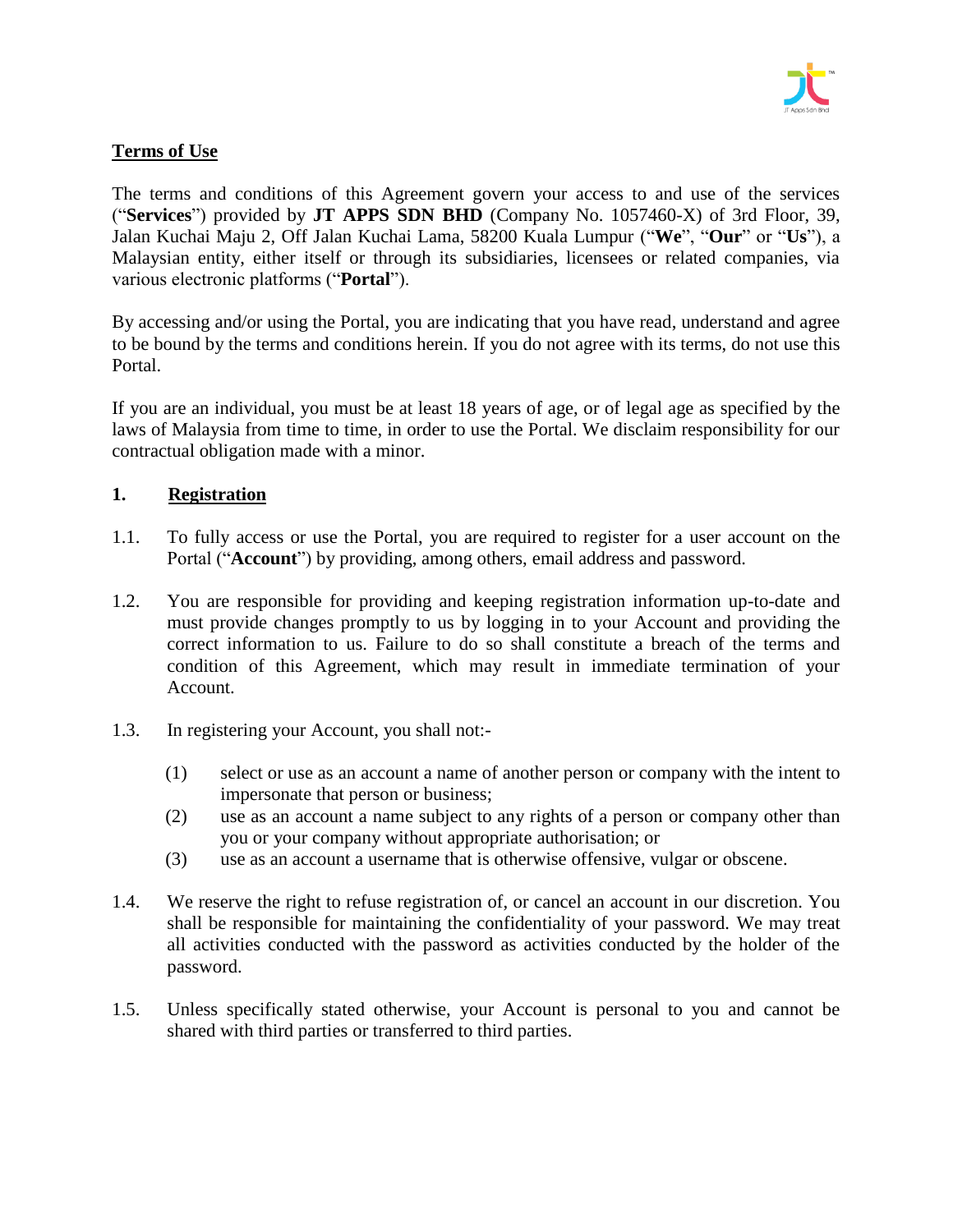

# **2. Use of the Portal**

- 2.1. We do not represent or warrant that:-
	- (1) access to the Portal or any part of it, will be uninterrupted, reliable or fault-free; or
	- (2) the Portal or any of its contents will be accurate, complete or reliable.
- 2.2. We reserve the right to amend any information provided for publication to rectify any errors (such as typographical and grammatical errors) and inaccuracies or remove any listing that is inappropriate or is in breach of the terms of use of the Portal.
- 2.3. You may cancel your account at any time by emailing to us at support@jtapps.com.my. However, no refund will be granted for cancellation of confirmed purchase(s).

# **3. Fulfilment and Refund Policy**

- 3.1. You will receive a confirmation email within twenty (24) hours after making payment.
- 3.2. All successful transactions made within the Portal is strictly non-refundable.

# **4. Content**

- 4.1. "Content" means information, images, pictures, data, text, music, sound, photographs, graphics, video, messages, or other materials.
- 4.2. You understand that all Content, whether publicly posted or privately transmitted, is the exclusive work and property of the person from whom such Content originated.
- 4.3. We do not claim any permanent ownership of your Content. You retain copyright and any other rights you already hold in Content which you submit, post, upload or display on or through the Portal. When you submit, post, upload or display Content, you grant us a perpetual, irrevocable, worldwide, royalty-free, and non-exclusive license (and sublicensable) to use, exploit and archive the Content in accordance with or as reasonably contemplated by this Agreement.
- 4.4. When you post, submit, or upload Content on the Portal you represent and warrant that:
	- (1) you own all copyright in the Content, or if you are not the owner, that you have permission to use the Content, and that you have the right to display and reproduce the Content via the Portal. You license us to use and sub-license the Content in accordance with this Agreement;
	- (2) you and your Content do not and will not infringe the intellectual property rights or other rights of any person or entity, including copyright, moral rights, trade mark, patent or right of privacy;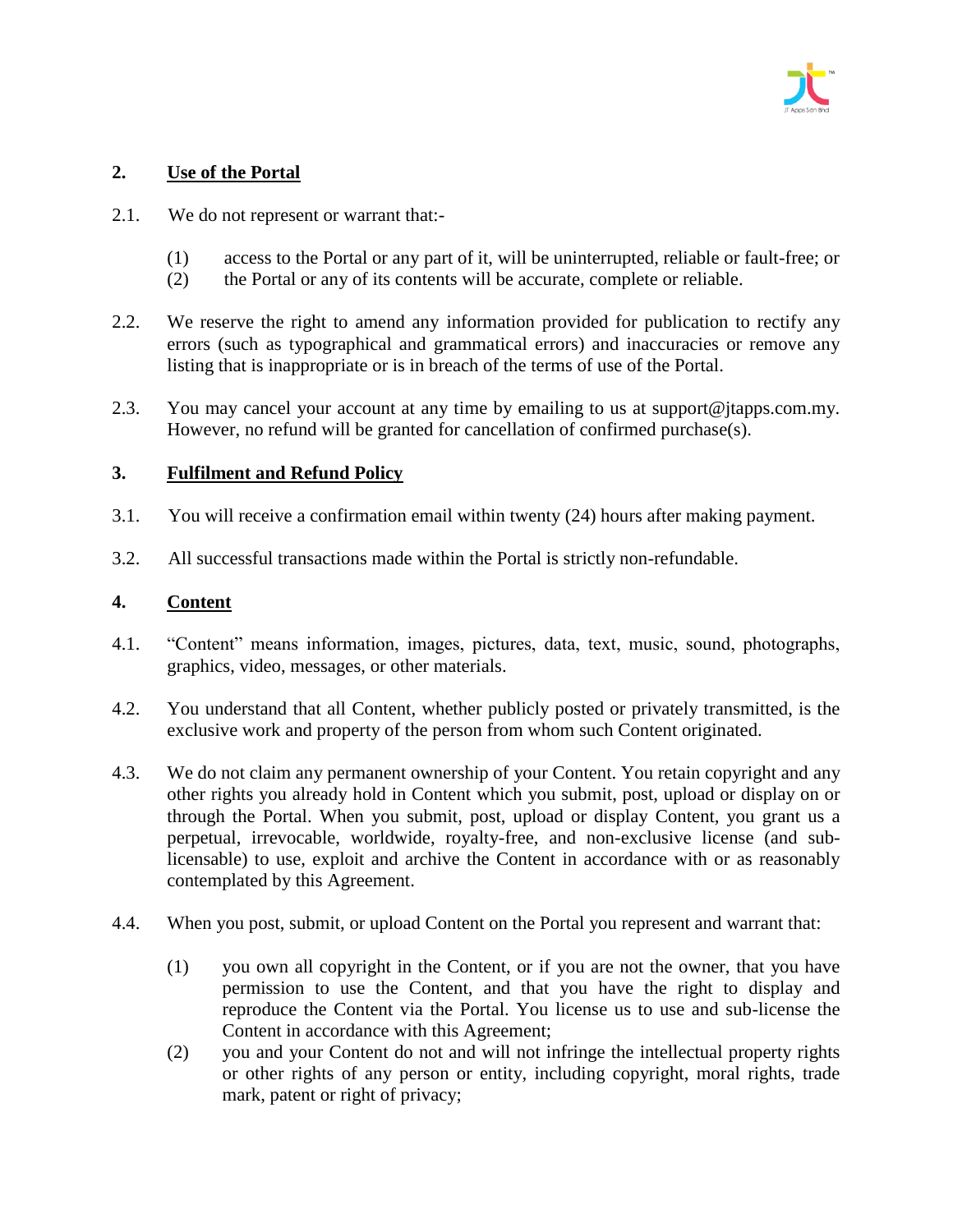

- (3) you or your Content, and your use, storage, reproduction and display on the Portal will comply with all applicable law, rules and regulations;
- (4) your Content does not breach any of this Agreement; and
- (5) your Content is not misleading and deceptive.

# **5. Privacy**

When you use the Portal, we will collect, store and use certain information as described in our Privacy Policy. If you do not agree to such provisions, please do not use the Portal.

# **6. Confidentiality**

- 6.1. You will not disclose, misuse or use our Confidential Information.
- 6.2. "Confidential Information" means any information disclosed or made available to you by us, directly or indirectly, whether in writing, orally or visually. It includes but is not limited to all information contained within our reporting systems and other performance metrics, any other technical or programming information and including personal data information about third parties we disclose or make available to you.
- 6.3. However, Confidential Information does not include information other than information that:-
	- (1) is or becomes publicly known and generally available other than through your action or inaction; or
	- (2) was already in your possession (as documented by written records) without confidentiality restrictions before you received it from us.
- 6.4. You acknowledge, consent and agree that we may access, preserve and disclose your Account information and Content if required to do so by law or in a good faith belief that such access, preservation or disclosure is reasonably necessary to: (i) comply with legal process; (ii) enforce this Agreement; (iii) respond to claims that any Content violates the rights of third parties; (iv) respond to your requests for customer service; or (v) protect our rights, property or personal safety, our users and the public.

# **7. Limitations of Liability**

7.1. You expressly agree that we, our directors, officers, shareholders, employees, representatives, consultants, agents, subsidiaries, suppliers, and/or distributors will not be liable for any loss of profits, data or costs of procurement of substitute goods or services, or for any other indirect, special, incidental, punitive, consequential damages arising out of or in connection with this Agreement or other intangible losses, however caused, and under whatever cause of action or theory of liability brought, even if we have been advised of the possibility of such damages, resulting from:-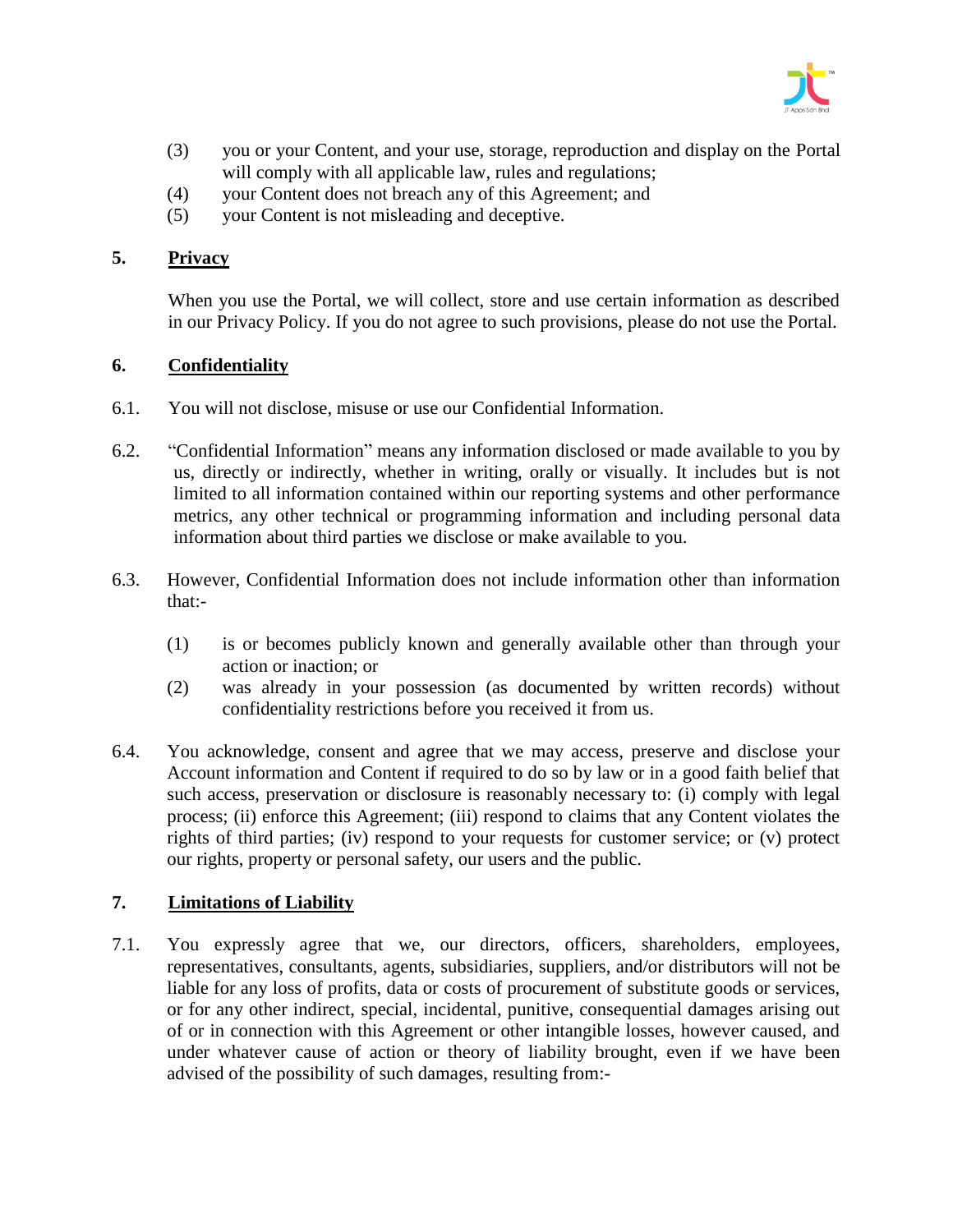

- (1) your access to or use of or inability to access or use the Portal;
- (2) any conduct or content of any third party on the Portal, including without limitation, any defamatory, fraudulent, misleading, offensive or illegal conduct of other users or third parties;
- (3) any Content obtained from the Portal; and
- (4) unauthorised access, use or alteration of your transmissions or Content, whether based on warranty, contract, tort (including negligence) or any other legal theory, whether or not we have been informed of the possibility of such damage, and even if a remedy set forth herein is found to have failed of its essential purpose.
- 7.2. If you are dissatisfied with any aspect of the Portal, or with any of these terms of use, your sole and exclusive remedy is to discontinue your access and/or use of the Portal. This limitation of liability shall apply to the maximum extent permitted by law.
- 7.3. You acknowledge that we may not be able to confirm the identity of other registered users or prevent them acting under false pretences or in a manner that infringes the rights of any person.
- 7.4. You must ensure that your access to the Portal and/or the Services is not illegal or prohibited by laws that apply to you.
- 7.5. You must take your own precautions to ensure that the process that you employ for accessing the Portal and our service does not expose you to the risk of viruses, malicious computer code or other forms of interference which may damage your own computer system. We do not accept responsibility for any interference or damage to any computer system that arises in connection with your use of the Portal or any linked website.

# **8. Release**

If you have a dispute with one or more third party through the use of the Portal, you release us (and our directors, officers, shareholders, employees, consultants, agents, subsidiaries and joint ventures) from claims, demands and damages (actual and consequential) of every kind and nature, known and unknown, arising out of or in any way connected with such disputes.

#### **9. Our Intellectual Property Rights**

- 9.1. You acknowledge that we own all right, title and interest, including without limitation all Intellectual Property Rights (as defined below), in and to the Portal, and that you will not acquire any rights, titles, or interests in or to the Portal except as expressly set forth in this Agreement.
- 9.2. You will not modify, adapt, translate, prepare derivative works from, decompile, reverse engineer, disassemble or otherwise attempt to derive source code from any of our services, software, or documentation, or create or attempt to create a substitute or similar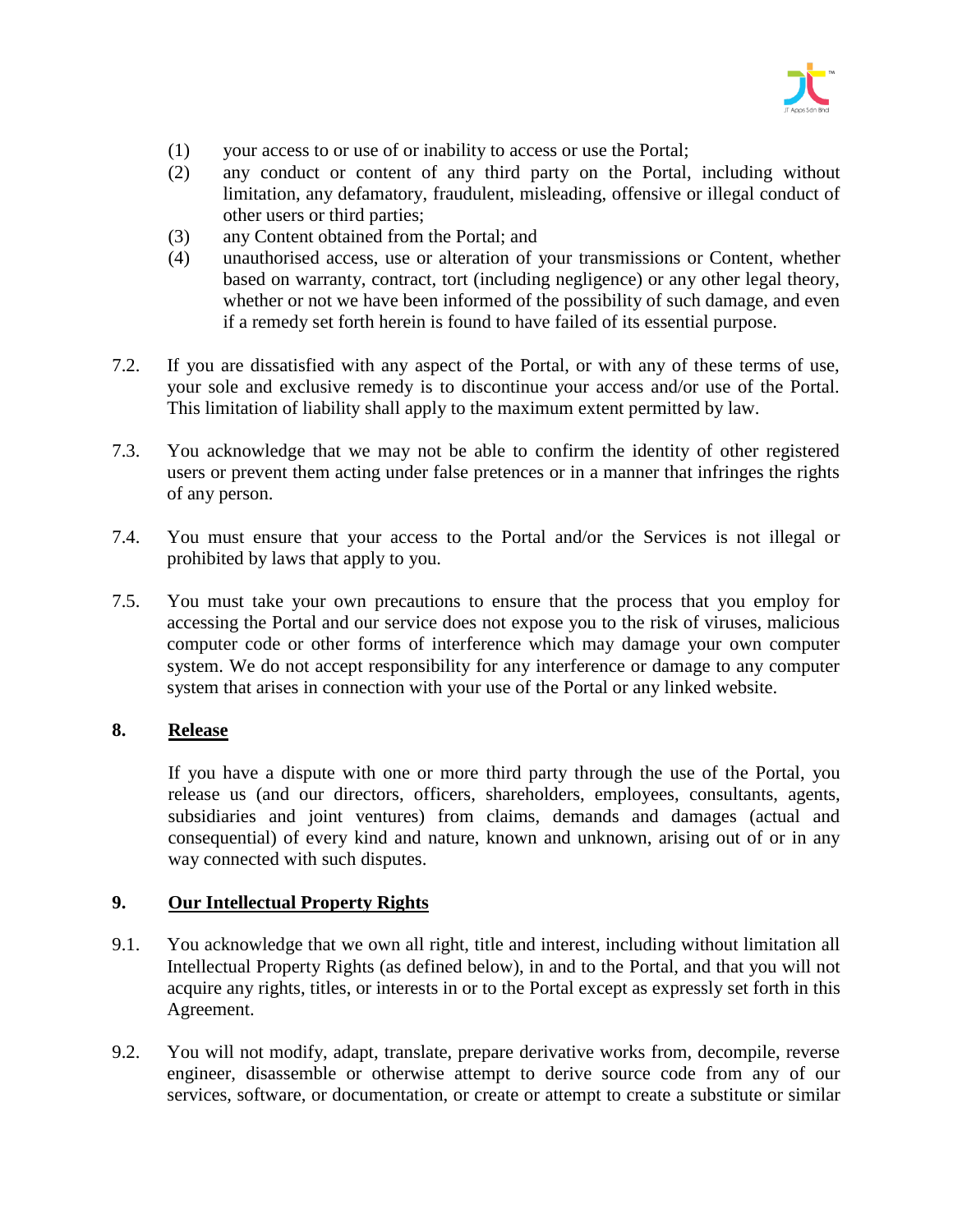

service or product through use of or access to the Portal or proprietary information related thereto.

- 9.3. You will not remove, obscure, or alter our copyright notice, or other proprietary rights notices affixed to or contained in the Portal.
- 9.4. "Intellectual Property Rights" means any and all rights existing from time to time under patent law, copyright law, moral rights law, trade secret law, trade mark law, unfair competition law, publicity rights law, privacy rights law, and any and all other proprietary rights, as well as, any and all applications, renewals, extensions, restorations and re-instatements thereof, now or hereafter in force and effect worldwide.

#### **10. Guidelines**

- 10.1. The use of the Portal is subject to our guidelines. You shall not use, allow, or enable others to use the Portal, or knowingly condone use of the Portal by others, in any manner that is, attempts to, or is likely to:-
	- (1) use any proxy internet protocol addresses (IPs) in order to attempt to hide the use of multiple accounts, disrupt any of Services or to avoid being detected;
	- (2) be libelous, defamatory, indecent, vulgar or obscene, pornographic, sexually explicit or sexually suggestive, racially, culturally, or ethnically offensive, harmful, harassing, intimidating, threatening, hateful, objectionable, discriminatory, or abusive, or which may or may appear to impersonate anyone else;
	- (3) post or deliver any expressions that lead to discrimination by race, national origin, creed, sex, social status, family origin, etc., or any expressions that induce or encourage suicide, self-injury behavior, or drug abuse;
	- (4) affect us adversely or reflect negatively on us, the Portal, our goodwill, name or reputation or cause duress, distress or discomfort to us or anyone else, or discourage any person from using all or any portion, features or functions of the Portal, or from advertising, linking or becoming a supplier to us in connection with the Portal;
	- (5) send or result in the transmission of junk emails, chain letters, duplicative or unsolicited messages, or so-called "spamming" and "phishing";
	- (6) transmit, distribute or upload programs or materials that contain malicious code, such as viruses, timebombs, cancelbots, worms, trojan horses, spyware, or other potentially harmful programs or other material or information;
	- (7) violate any laws, regulations, judicial or governmental order, any treaties or violate or infringe upon any Intellectual Property Rights, rights of publicity or privacy, or any other rights of ours or of any other person;
	- (8) gain unauthorised access to the Portal, other users' accounts, names, passwords, personally identifiable information or other computers, websites or pages, connected or linked to the Portal, or to use the Portal in any manner which violates or is inconsistent with the terms and conditions of this Agreement;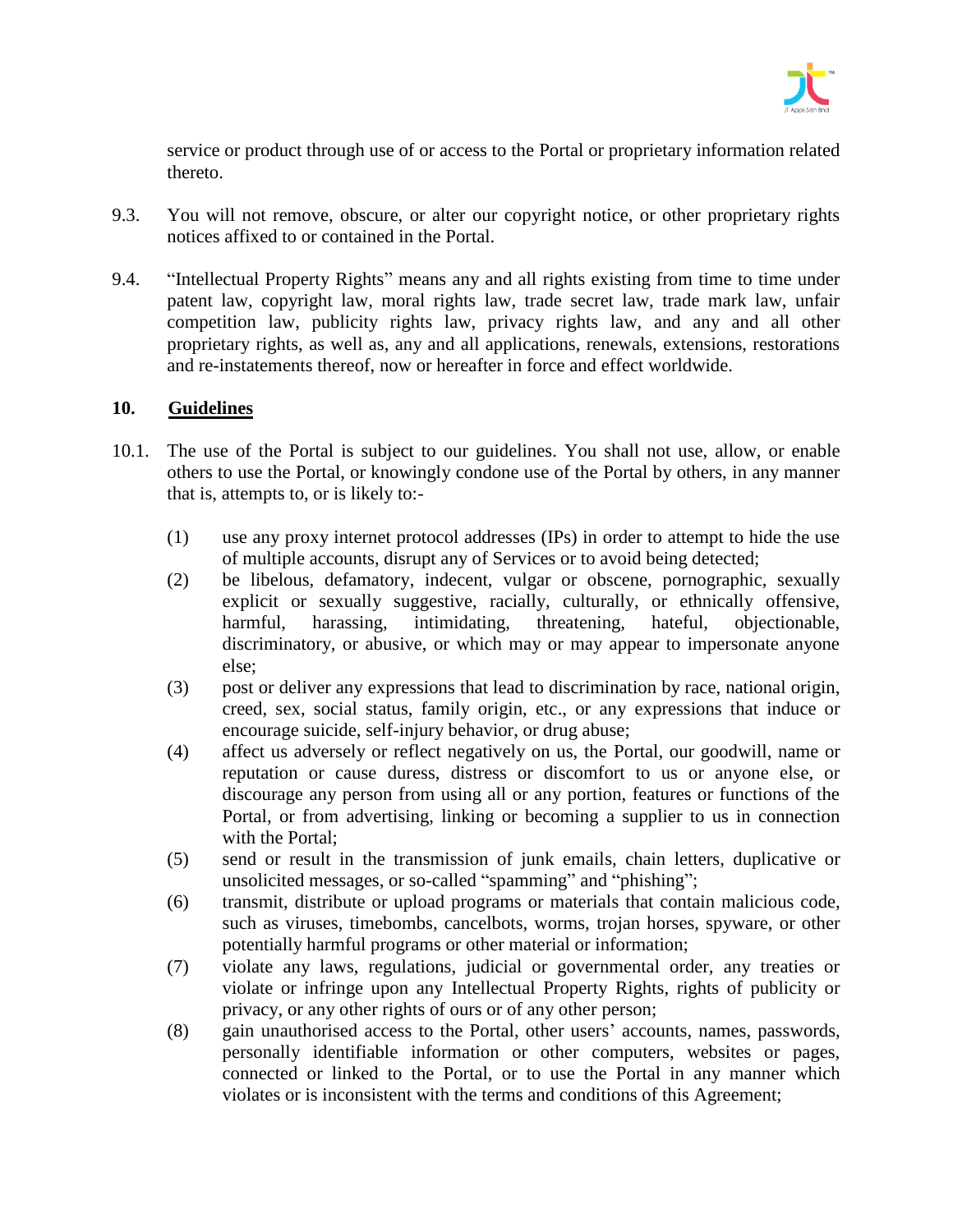

- (9) modify, disrupt, impair, alter or interfere with the use, features, functions, operation or maintenance of the Portal or the rights or use and enjoyment of the Portal by any other person;
- (10) collect, obtain, compile, gather, transmit, reproduce, delete, revise, view or display any material or information, whether personally identifiable or not, posted by or concerning any other person, in connection with their or your use of the Portal, unless you have obtained the express, prior permission of such other person to do so;
- (11) "stalk" or otherwise harass another;
- (12) interfere with other users' posts;
- (13) circumvent or manipulate our fee structure, the billing process, or fees owed to us;
- (14) post or provide false, inaccurate, misleading, incomplete, defamatory or libelous Content, or any fake news or information or any materials without proof or evidence;
- (15) transfer your Account and user identification to another party without our consent;
- (16) copy, modify, or distribute (i) content from any websites; or (ii) any of our copyright or trade marks;
- (17) harvest or otherwise collect information about users, including email addresses, without their consent;
- (18) forge headers, icons or otherwise manipulate identifiers in order to disguise the origin of any Content transmitted through the Portal; or
- (19) upload, post, email, transmit or otherwise make available any Content that you do not have a right to make available under any law or under contractual or fiduciary relationships (such as inside information, proprietary and confidential information learned or disclosed as part of employment relationships or under non-disclosure agreements).
- 10.2. We reserve the right, in our sole discretion, to reject, edit or refuse to post any Content and/or to remove any Content from the Portal, whether or not the Content is expressly prohibited by this Agreement, or to restrict, suspend, or terminate your access to all or any part of Services at any time, for any or no reason, with or without prior notice, and without liability.
- 10.3. You agree to adhere to our guidelines and if you fail to do so, we reserve our right to suspend or terminate your Account. We also reserve our rights to introduce, change or amend our guidelines from time to time.

#### **11. Notifications**

As part of the service provided, we will send emails to notify you on the on-going activities on the Portal or to inform you about new products or services provided by us. You may unsubscribe by contacting us or using the unsubscribe option in the email updates that we forward to you.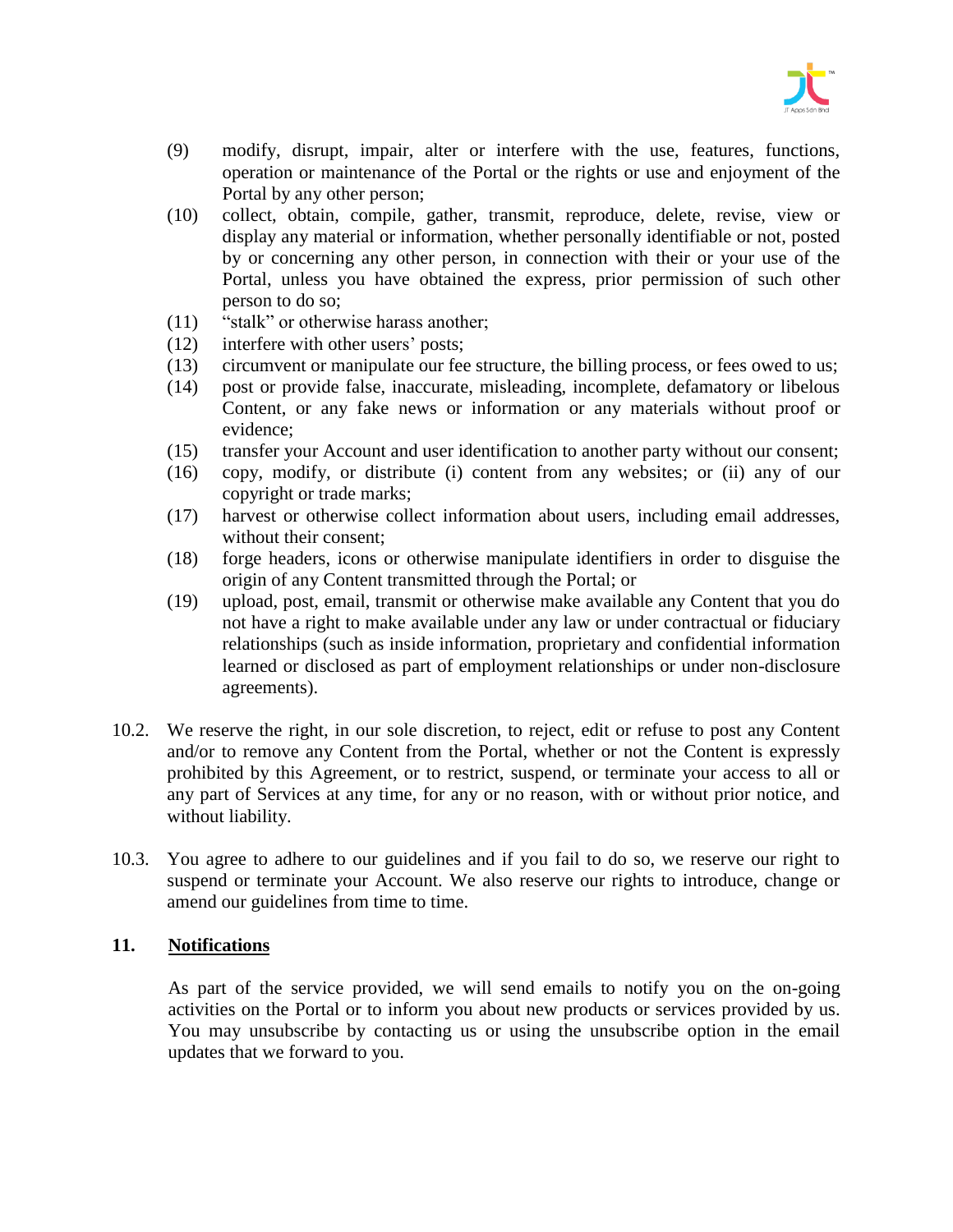

# **12. Third Party Sites**

This Portal may contain links to third-party websites ("Third-Party Sites") and third-party content ("Third-Party Content") as a service to those interested in this information. You use links to Third-Party Sites, and any Third-Party Content therein, at your own risk. We do not monitor or have any control over, and make no claim or representation regarding Third-Party Content or Third-Party Sites. We provide these links only as a convenience, and a link to a Third-Party Site or Third-Party Content does not imply our endorsement, adoption or sponsorship of, or affiliation with such Third-Party Site or Third-Party Content.

#### **13. Termination of Account**

- 13.1. We may terminate your access to all or any part of the Portal at any time, with or without cause, effective immediately.
- 13.2. We will terminate your access to the Portal if you are determined to be, in our sole discretion, a repeat infringer of this Agreement.
- 13.3. We also reserve the right to suspend or cancel your Account that has been inactive for a continuous period of three (3) months.

### **14. Effects of Termination**

- 14.1. In the event that this Agreement terminates for whatsoever reasons, the following shall be applicable:-
	- (1) your access to the Portal shall immediately terminate;
	- (2) you shall continue to comply with all of the obligations on your part under this Agreement which are not affected by termination;
	- (3) we reserve the right to permanently dispose and delete any data held in the Portal without further reference to you; and
	- (4) any claim which either Party may have against the other in respect of any breach or non-performance or repudiation of any of the provisions of this Agreement which shall have occurred prior to such termination shall not be affected or prejudiced.

#### **15. Indemnification**

You agree to indemnify, defend and hold us, our directors, officers, shareholders, employees, representatives, consultants, agents, subsidiaries, affiliates and applicable third parties (e.g. syndication partners, licensors, licensees, consultants and contractors) (collectively "Indemnified Person(s)") harmless from and against any and all third party claims, liability, loss, and expense (including damage awards, settlement amounts, and reasonable legal fees), brought against any Indemnified Person(s), arising out of, related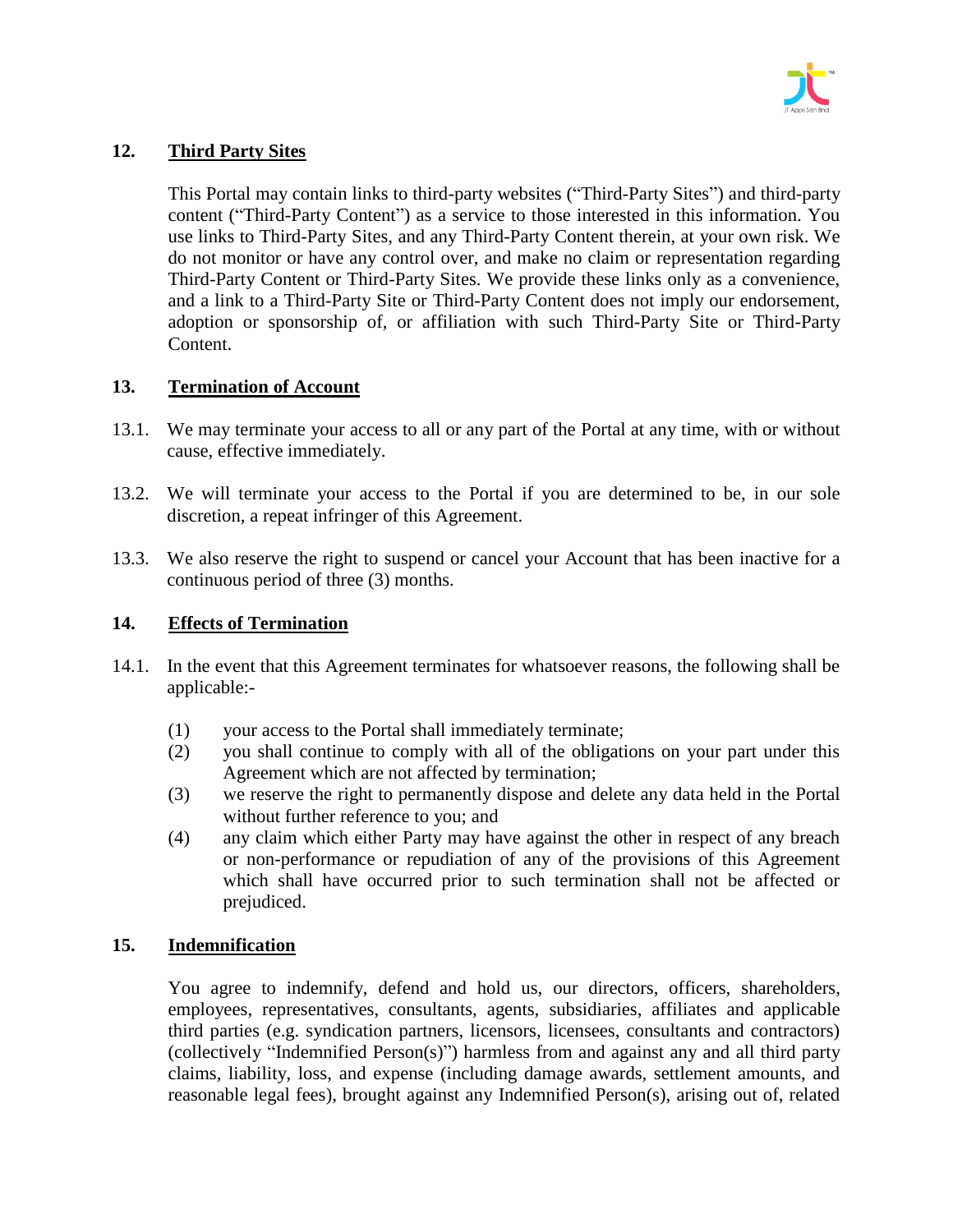

to or which may arise from your use of the Portal and/or your breach of any term of this Agreement.

### **16. No Agency**

No agency, partnership, joint venture, employee-employer or franchiser-franchisee relationship is intended or created by this Agreement.

# **17. Disputes Resolution**

This Agreement will be governed by the laws of Malaysia and Parties agree that any dispute or claim between you and us will be adjudicated in the courts in Malaysia. Any claim against us arising from this Agreement shall be adjudicated on an individual basis and shall not be consolidated in any proceeding with any claim or controversy of any other party.

# **18. Invalidity**

If any of these terms and conditions of this Agreement is unenforceable (including any provision in which we exclude our liability to you), the enforceability of any other part of this Agreement will not be affected.

### **19. Modification**

- 19.1. We reserve the right to change our terms and conditions herein from time to time. We may change any or all aspects of the Services at any time and without notice. Nothing in this Agreement will constrain how we operate our business. You shall be responsible for reviewing and becoming familiar with any such modifications.
- 19.2. If the alterations constitute a material change to our terms and conditions, we will notify you by posting a notification on the Portal. Use of the Services by you following such notification constitutes your acceptance of the terms and conditions as modified.
- 19.3. What constitutes a "material change" will be determined at our sole discretion, in good faith and using common sense and reasonable judgment.

# **20. General**

20.1. In our sole discretion, we may assign this Agreement upon notice to you. Headings are for reference purposes only and do not limit the scope or extent of such section. Our failure to act with respect to a breach by you or others does not waive our right to act with respect to subsequent or similar breaches. We do not guarantee that we will take action against all breaches of this Agreement.